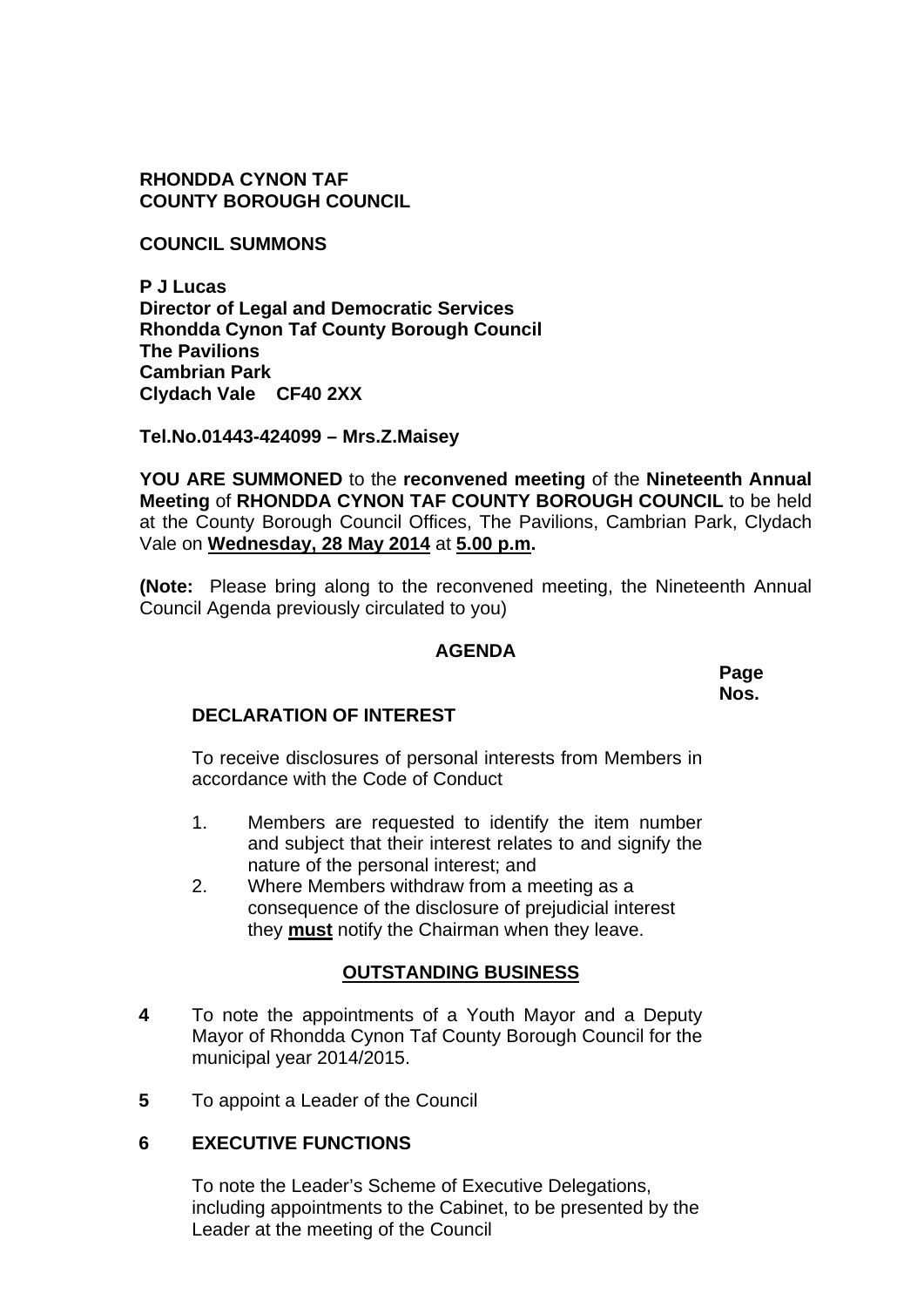### **7 PROPOSED AMENDMENTS TO THE CONSTITUTION**

To consider the report of the Director, Legal & Democratic **1 – 54 Services** 

# **8 ARRANGEMENTS IN RESPECT OF THE DEVELOPMENT CONTROL COMMITTEE**

To consider the report of the Director, Legal & Democratic **55 – 74 Services** 

#### **9 APPOINTMENT OF COMMITTEES 2014-2015**

To consider the report of the Director, Legal & Democratic **75 – 77 Services** 

#### **10 QUASI JUDICIAL BODIES/AD HOC COMMITTEES 2014- 2015**

To consider the report of the Director, Legal & Democratic **79 – 80**  Services

### **11 THE POLITICAL BALANCE OF THE COUNCIL**

To consider the report of the Director, Legal & Democratic **81 – 85 Services** 

#### **12 APPOINTMENT OF CHAIRMEN AND VICE-CHAIRMEN 2014-2015**

To consider the report of the Director, Legal & Democratic **87 – 90 Services** 

#### **13 MEMBERS' SALARIES AND ALLOWANCES – THE INDEPENDENT REMUNERATION PANEL FOR WALES SIXTH ANNUAL REPORT**

To consider the joint report of the Group Director, Corporate **91–103**  Services and the Director, Legal & Democratic Services.

# **14 CALENDAR OF MEETINGS 2014-2015**

To consider the report of the Director, Legal & Democratic Services relating to the proposed calendar of meetings for the 2014-2015 municipal year **105-122** 

# **15 APPOINTMENTS TO NON-EXECUTIVE JOINT COMMITTEES 2014/2015**

To appoint the Council's representatives to the following non-Executive Joint Committees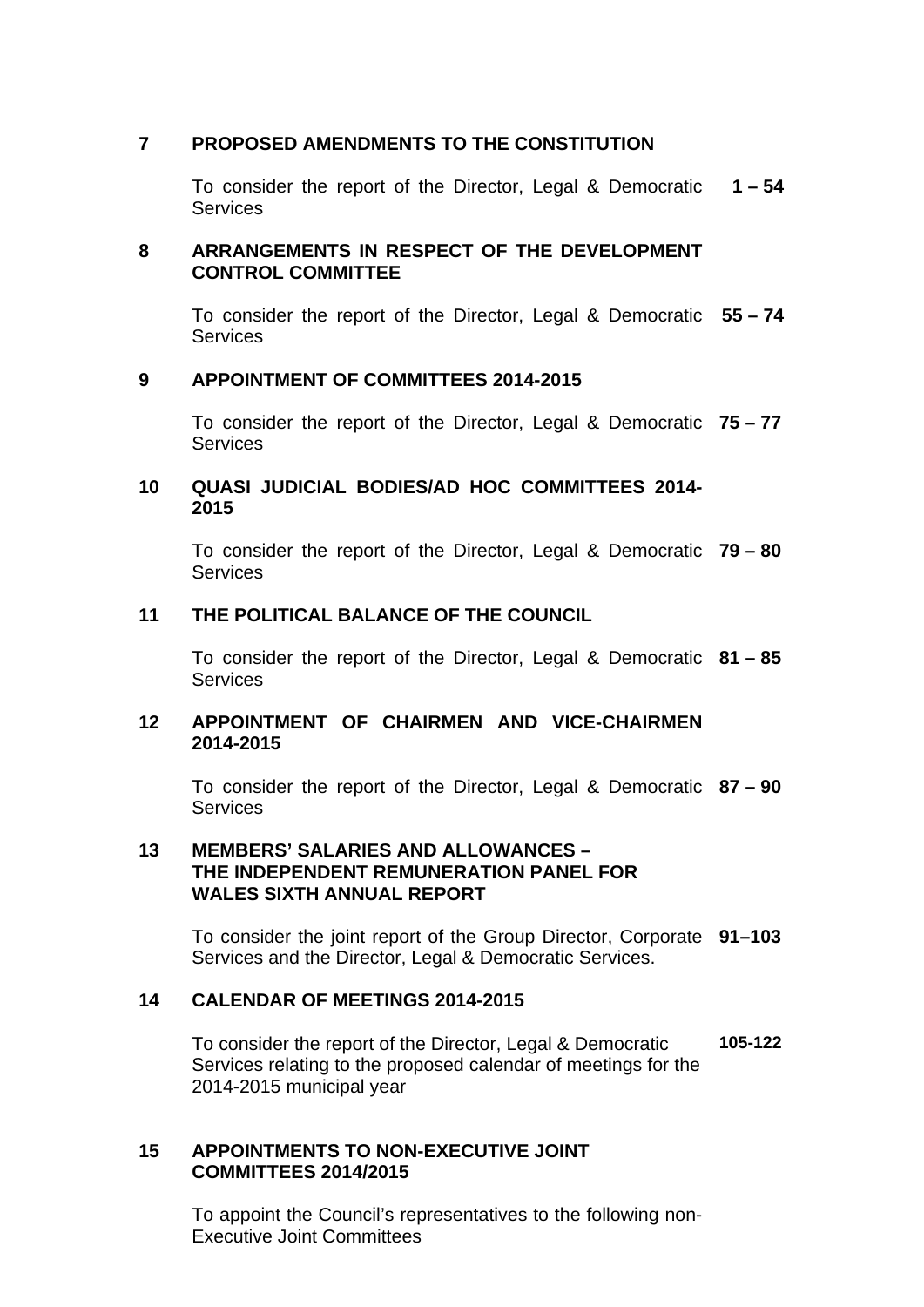- (a) **Combined Fire Authority for South Wales** 4 representatives
- (b) **Brecon Beacons National Park Authority** 1 Representative

#### **16 APPOINTMENTS TO THE POLICE CRIME PANEL 2014/2015**

To appoint two representatives (1 Labour Member and 1 Plaid Cymru Member) to the Police Crime Panel

# **17 APPOINTMENTS TO OUTSIDE BODIES**

To appoint representatives to the following Outside Bodies:

# **Education & Lifelong Learning Group**

1. **Pontypridd Museum Advisory Committee** (5 representatives) (Annual Term)

# **Corporate Services Group**

- 2. **Consortium Local Authority Wales (C.L.A.W.)**  (1 representative) (Annual Term)
- 3. **Investment and Advisory Panel (Pensions)** (2 representatives) (Annual Term)
- 4. **Joint Council for Wales** (2 representatives) (Annual Term)
- 5. **Welsh Local Government Association** (5 representatives) (Annual Term)
- 6. **Welsh Local Government Association Co-ordinating Committee** (1 representative + 1 Substitute) (Annual Term)
- 7. **Wales Co-op Centre Board** (1 representative) (Annual Term)
- 8. **Edward Thomas Charity** (4 representatives) (Annual Term)

# **Community & Children's Services Group**

- 9. **Age Concern Cymru** (1 representative) (Annual Term)
- 10. **Cynon Valley Indoor Bowls Committee**  (1 representative) (Annual Term)